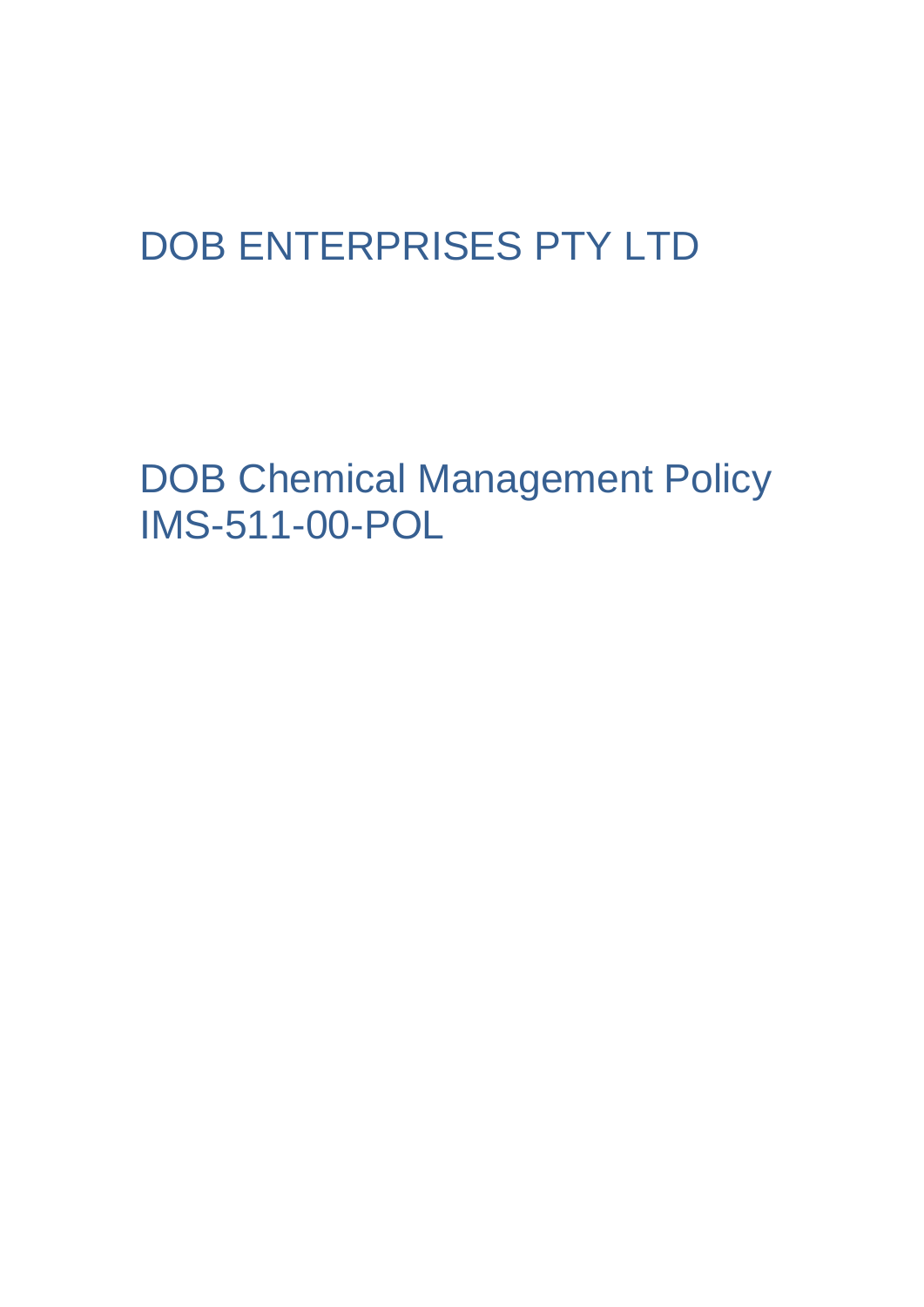## **Revision History**

| <b>Date</b> | <b>Rev</b>  | <b>Modified</b><br><b>By</b> | <b>Changes Made,</b><br><b>Review History</b> | <b>Reviewed</b><br>by | <b>Approved</b><br>by |
|-------------|-------------|------------------------------|-----------------------------------------------|-----------------------|-----------------------|
| 19.02.19    | $\mathbf 0$ | Sunette<br>Opperman          | Creation                                      | S Rupert              | <b>S</b> Rupert       |
|             |             |                              |                                               |                       |                       |
|             |             |                              |                                               |                       |                       |
|             |             |                              |                                               |                       |                       |
|             |             |                              |                                               |                       |                       |
|             |             |                              |                                               |                       |                       |
|             |             |                              |                                               |                       |                       |
|             |             |                              |                                               |                       |                       |
|             |             |                              |                                               |                       |                       |



**DOB ENTERPRISES PTY LTD**<br>ABN 20112 866001 **Revision** 1 **Date** 19.02.19

Level 1 49 Horton Street Port Macquarie NSW 2444 Ph: 1 300 854 622 Fax: 02 6583 8468

**Document No** IMS -511- 00-POL **Page**

**UNCONTROLLED WHEN PRINTED OR DOWNLOADED**

Page 2 of 4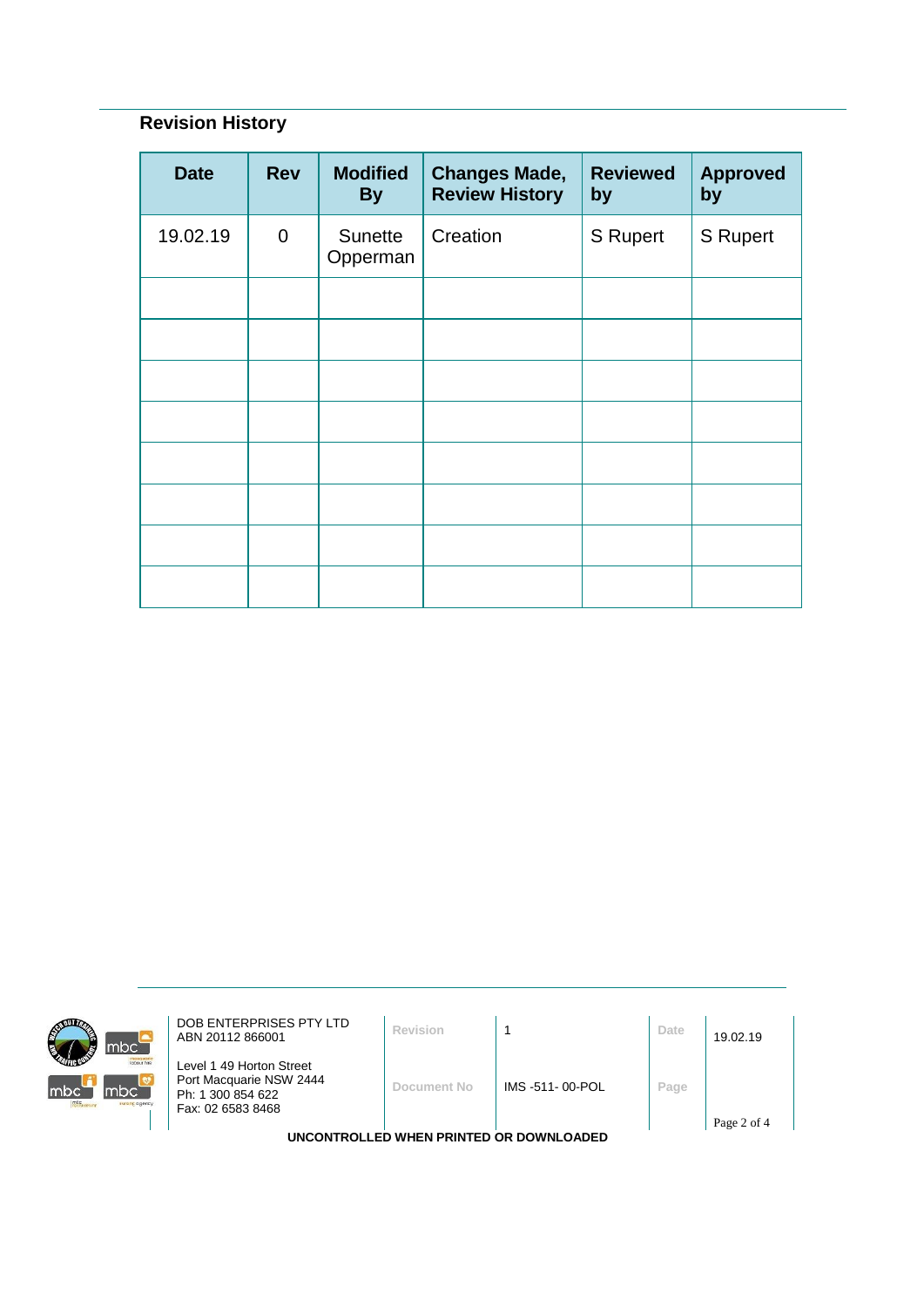DOB employees, contractors and representatives are required to maintain high standards of safety in the workplace. All of our employees , contractors and representatives are placed in positions of trust within the community, and we expect our employees to behave accordingly.

Our providers, clients, and contractors and their employees are also expected to respect our employees' commitments to high standards.

Internally, the Chemical Management Policy ensures that our employees act professionally and ethically, protect the interests of all parties involved in an agreement, and demonstrate these values to the community in regards to safety.

We recognise that we are in positions of trust and that our clients and candidates give us great responsibility, and we aim to honour and respect our relationships with everyone in the community.

We expect our employees, contractors and representatives to comply with legal, policies, procedures, industrial or administrative standards, guidelines, and any and all professional codes of practice they may operate under. Employees, contractors and representatives are also expected to adhere to the DOB WHS Policy.

This policy applies to our employees, contractors and representatives within mbc and in the community.

DOB is committed to ensuring the safety of its workers, contractors, and visitors and, as such, puts measures in place to ensure the safe management of chemicals in the workplace.

The DOB management team and staff ensure the safe management of chemicals by

- Retaining chemicals in original containers with manufacturer labels and instructions.
- Ensuring that all new workers undergo WHS training.
- Providing workers with training regarding the correct use of chemicals.
- Provide any Personal Protective Equipment (PPE) as per the SDS.
- Identifying, assessing and controlling the risks posed by chemicals as far as possible.
- Purchasing chemicals from reputable suppliers.

• Listing any hazardous chemicals / materials in a Register of Chemicals & Hazardous Substances.

- Ensure all Chemicals have SDS (Safety Data Sheets) and SDSs are easily accessible.
- Ensuring that there is always a First Aid kit available on site.

As chemicals can be harmful to health when not used correctly DOB and all workers must take the following precautions to ensure their own safety:

- Take care when using chemicals and always follow the manufacturer's instructions.
- Do not use any chemical that are not in correct containers or labelled.
- Read any SDS pertaining to that chemical prior to usage.
- Ensure all Chemicals are in designated storage area.
- Use / wear Personal Protective Equipment (PPE) where required
- Follow DOB WHS policy.
- Not use items or substances for any purpose other than for the purpose intended.
- Attend WHS training sessions / retraining with DOB
- Ensure only approved chemicals are used when doing in home domestic services.

DOB's Chemical Management System:

- Register of Chemicals & Hazardous Substances.
- Consulting with workers and interested parties regarding workplace risk assessments.

• Providing suitable storage for chemicals.



DOB ENTERPRISES PTY LTD ABN 20112 866001 **Revision** <sup>0</sup> **Date** 19.02.19

Level 1 49 Horton Street Port Macquarie NSW 2444 Ph: 1 300 854 622 Fax: 02 6583 8468

| Revision           | 0              | Date | 19.02.19    |
|--------------------|----------------|------|-------------|
| <b>Document No</b> | IMS-511-00-POL | Page | Page 3 of 4 |